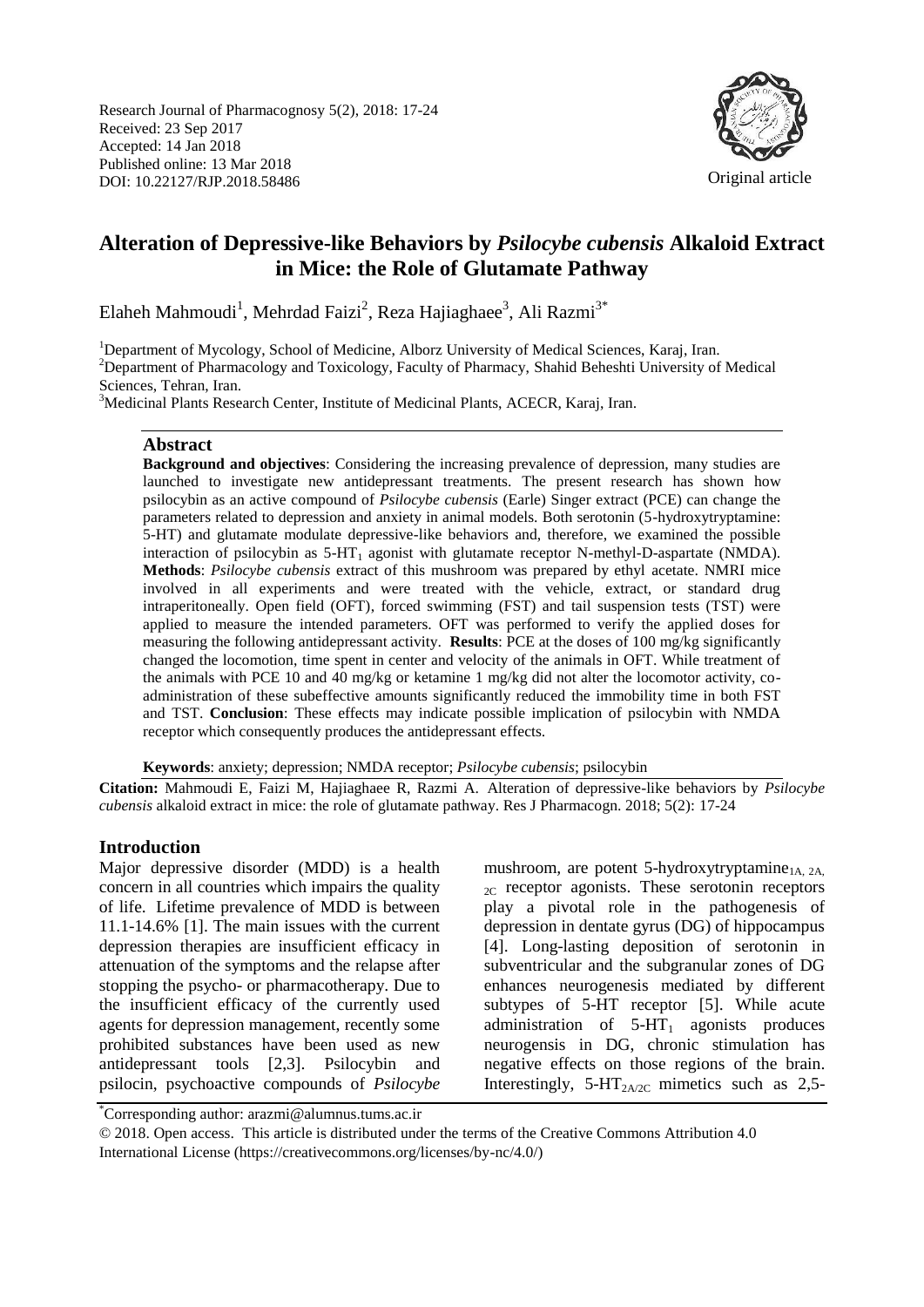dimethoxy-4-iodoamphetamine (DOI) shows inverse effects. Both acute and chronic activation of  $5-HT<sub>2</sub>$  receptor diminished the neural proliferation in DG [6]. Either acute or chronic alteration of serotonin by selective serotonin reuptake inhibitors (SSRIs) such as fluoxetine have shown antidepressant effects in animal tests. They decrease immobility time in both forced swimming test (FST) [7], tail suspension test (TST) [8], and increase of exploratory activity in the open field test (OFT) [9]. However, the effects of some selective  $5-HT<sub>1A,2A</sub>$  agonist psilocybin remained unclear. These effect patterns on depressive-like parameters have been reported by glutamate receptor modulators. Sanacora et al. reviewed the involvement of Nmethyl-D-aspartate (NMDA) receptor in animal models of depression [10]. The considerable evidences in this review supported that a decrease in function or expression of NMDA receptor with the known antidepressants are consequences of depression treatment. Moreover, recently, clinical trials have implicated the long lasting effects of a single administration of  $5-HT<sub>1A, 2A</sub>$  agonists as well as NMDA antagonists on depression [11- 13]. These experiences in animal models of depressive-like behaviors can be attributed to human. Also, there are several case reports about the efficacy of psilocybin and psilocin in the treatment of obsessive–compulsive disorder (OCD) [14], and also some clinical trials are in progress for OCD and MDD in the end stage patient with cancer (available at: www.clinicaltrials.gov).

In this study, the OFT, TST, and FST related parameters were assessed to measure the effective doses of *P. cubensis* extract which did not produce hallucination. Consequently, a pharmacological interaction was applied by a NMDA antagonist ketamine to clarify the potential implication of NMDA receptor.

# **Material and Methods**

## **Ethical considerations**

The tested animals were treated in accordance with the NIH Guide for Care and Use of Laboratory Animals (NIH Publications No. 80- 23) and Shahid Beheshti university guideline for animal use. Animal Ethics Committee of Shahid Beheshti University of Medical Sciences approved all procedures performed in the studies (IR.SBMU.PHNM.1396.887).

# **Chemicals**

Fluoxetine powder was purchased from Abidi Pharmaceutical Co. (Tehran, Iran). Ketamine injectable solution (Alfasan, Netherlands) was applied in this work.

## **Cultivation of mushroom**

Production of mycelium of *P. cubensis* was done according to a previously well-described method [15]. Briefly, parts of the inner tissue of mushroom were cut out and used for inoculation into Petri dish containing potato dextrose agar supplemented with 0.5% cyclohexamide (Sigma Aldrich, Germany) and 0.05% chloramphenicol (Merck Darmstadt, Germany). All dishes were incubated at 28 °C for 5 days. After appearance of the radial, the mycelia on the agar surface and the stock cultures were transferred to the potato dextrose broth and shook well for 10-12 days at 32 °C. Afterwards, mycelia material was collected from the broth medium by a sterile syringe. To get a cap of mushroom, wheat grains were utilized as grain substrate for planting spawn. Mycelium was added to autoclaved wheat grains at a rate of 10% (V/W) and incubated at 25 °C for two weeks in full darkness. Then, spawns obtained were inoculated with wheat straw as a substrate at the ratio of 20% (W/W). Spawning was carried out by mixing spawn with the substrate and placing in polyethylene bags. The bags were tied and incubated at 25 °C and 85% humidity to allow the fruiting bodies to emerge [16].

# **Animals**

Male NMRI mice (Pasteur Institute, Tehran, Iran) weighing 20-25 g were used. The animals were housed under standard conditions (Each experimental group consisted of 8 animals, temperature:  $23 \pm 2^{\circ}C$ , 12h light-dark cycle, and free access to food and water). All behavioral observations were conducted between 10:00 and 14:00.

# **Identification of** *P. cubensis*

In order to confirm the genus and the specie,  $5 \text{ g}$ of the growing mushroom was applied for DNA extraction by promega Wizard Genomic DNA Purification Kit (Promega, Italy) according to the manufacturer's protocol. Amplification of nSLU gene was done using primers from the 5 'portion of the nuclear large ribosomal subunit of rRNA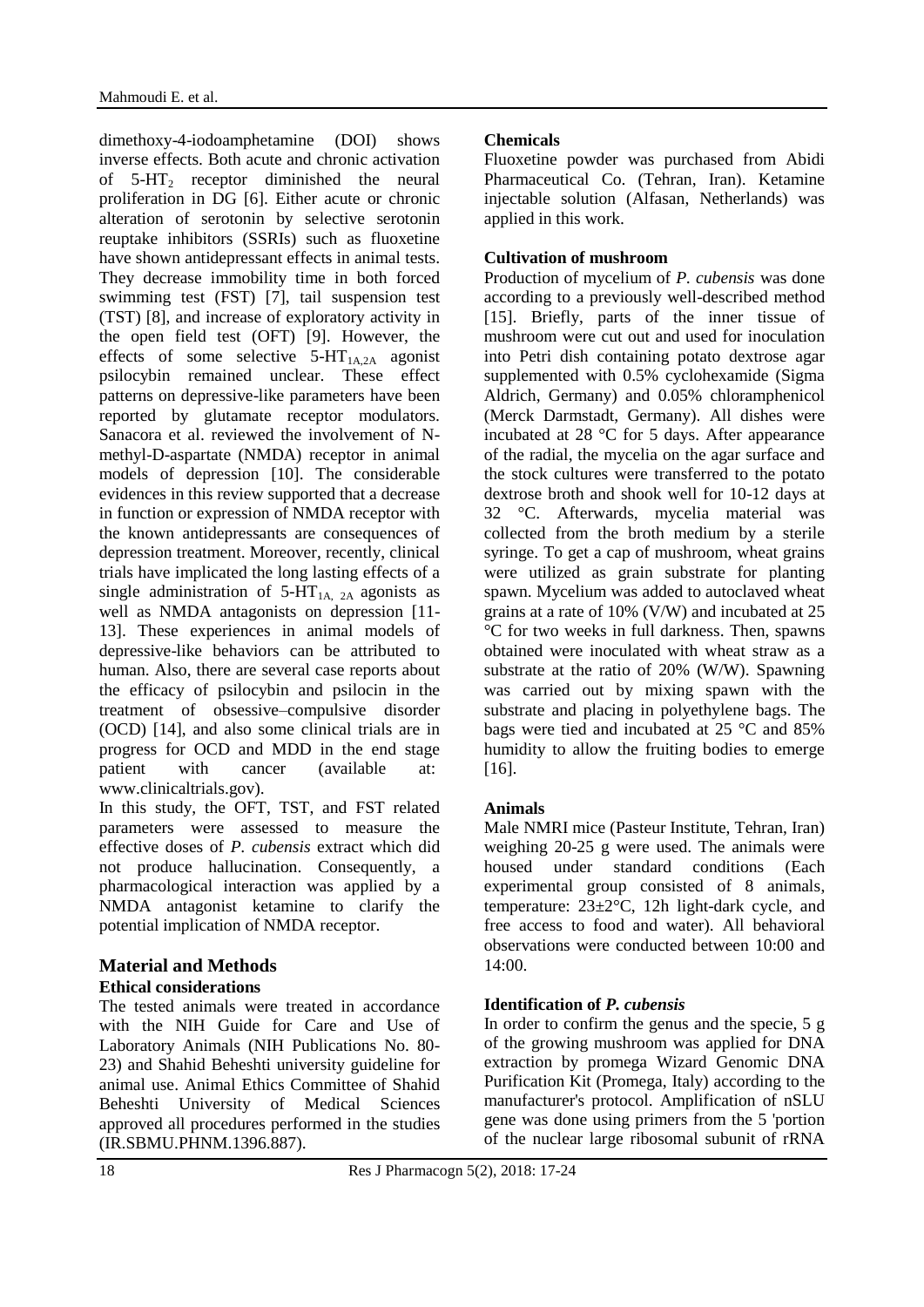#### (nSLU rRNA) F(5ʹ--TGAGAAGAAGCGAC3ʹ) R(5'--TACTACCACCAAGATCT-3') [17].

Sequencing analysis was performed on purified amplification products. The obtained sequences were compared to the sequences present in gene bank database (www.ncbi.nlm.nih.gov).

### **Extraction of alkaloids**

Alkaloid extraction was performed as described by Sarwar et al. [18]; 100 mL of 10 % acetic acid was poured to 10 g of mushroom, sonicated for 10 min; 100 mL of deionized water was poured and the mixture was ground finely. The supernatant was neutralized by adding sodium bicarbonate following transferring the mixture into a test tube and centrifugation for 3 min. Equal amount of chloroform was added to extract the solution. Then, the chloroform layer was collected and dried under vacuum. Finally, the dried chloroform extract was stored at -20 ºC.

## **GC and GC-Mass analysis**

The alkaloids content was analyzed on a Young Lin instrument with a DB-5 capillary column, 30 m×0.25 mm i.d. and FID detector.

Carrier gas: He, flow: 0.8 mL/min, linear velocity: 30 cm/sec. The temperature of injection: 290 °C. The volume of injection: 1.0 μL. The mode of injection: Split (1:50). The program of temperature: 50  $\degree$ C for 1 min, increasing at 3  $\degree$ C /min to 240  $\degree$ C, then increasing at 15  $\degree$ C/min to 300 °C, sustained at 300 °C for 3 min. FID (290 °C): The flow of H2 and air: 50 and 400 ml/min, respectively.

GC-MS analysis was carried out by an Agilent (6890/5973 N) and DB-5 capillary column, 30 m×0.25 mm i.d. Carrier gas: He, linear velocity: 32.4 cm/sec, flow: 0.8 ml/min. The temperature of injection: 290 °C. The volume of injection: 1.0 μL. The mode of injection: split (1:10). The program of temperature: 50 °C, for 5 min, increasing at  $3^{\circ}$ C/min to 240 °C, then increasing at 15 °C/min to 300 °C, sustained at 300 °C for 3 min. The temperature of MS interface: 290 °C, The mode of MS: EI, The voltage of ionization: 70 eV; The range of mass: 40-500 u; The speed of scan: 3.18 scans/sec; interval: 0.50 s (2 Hz). Data handling was operated using a Chem. Station (Agilent).

### **Identification of the components**

Psilocin was recognized by comparison of its

retention index, which was considered by using the retention times of *n*-alkanes (C8-C28) with the similar chromatographic situations, along with the fragmentation models of the mass spectra with the literature and the published mass spectra or WILEY library [19]. The measure of the detected compounds was estimated based on GC peak areas.

### **Animal grouping and drug administration**

Eight groups of mice were conducted to OFT: NaCl 0.9% as the control group, fluoxetine 20 mg/kg as the standard drug, PCE (10, 40 and 100 mg/kg) and ketamine (1, 5 and 10 mg/kg). Both FST and TST were designed with seven experimental groups including the control, fluoxetine 20 mg/kg) subeffective doses of PCE (10 and 40 mg/kg) and ketamine (1 mg/kg).

Each group consisted of eight mice. All injections were performed thirty minutes before each test intraperitoneally. NaCl 0.9% was used as the vehicle for PCE and fluoxetine-HCl.

### **Open field test (OFT)**

The OFT was used to elucidate the effects of treatments on motor function and anxiety-like behaviors [20]. The apparatus consisted of a box (square arena 50×50 and 30 cm height) made by white opaque Plexiglas and dimly illuminated. The floor of the box was divided into 16 equal squares  $(12.5\times12.5$  cm). The test was initiated by gently placing the mouse over the central square  $(25\times25$  cm), and its behaviors were continuously recorded by a video camera placed over the apparatus for 5 min and analyzed by Ethovision software version 8 (Noldus, Netherlands). The horizontal activity parameters (distance moved and velocity) were comprised. The surface of the apparatus was carefully cleaned with alcohol after every test.

### **Forced swimming test (FST)**

An open glass cylinders (diameter: 10 cm, height: 25 cm), containing 19 cm depth of water  $(23\pm 1)$ °C) was used during FST [21]. Mice were placed in an open glass cylinder individually and forced to swim. The prolonged immobility times considered when the animal remained floating motionless in water which presented the depressive-like symptoms. The immobility time was scored from the 2 to 6 min of the test (4 min).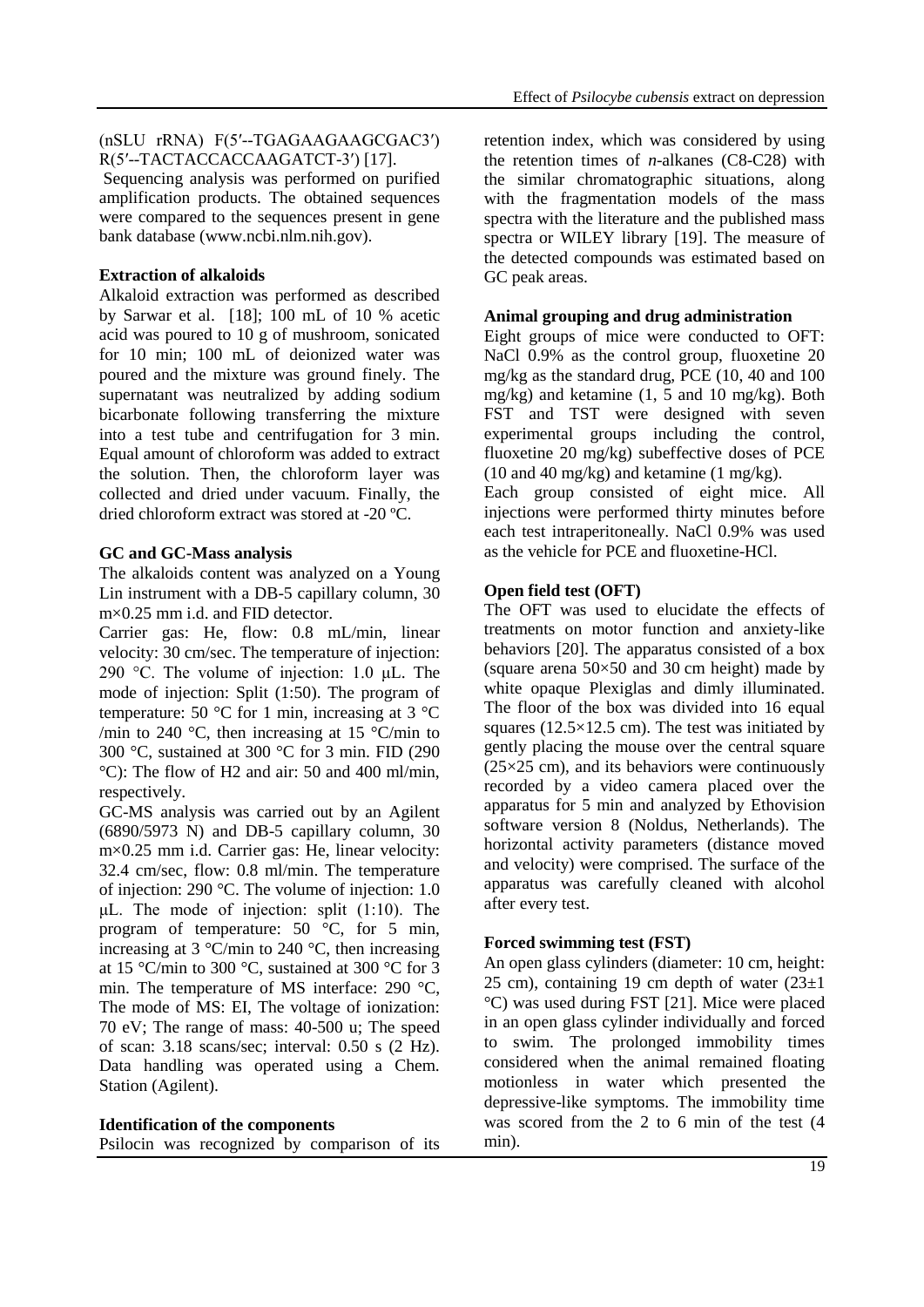#### **Tail suspension test (TST)**

The tail suspension test was based on the method of Steru et al. [22]. Briefly, the mice were suspended 5 cm above the floor by means of an adhesive tape placed about 1 cm from tip of tail. The total duration of immobility (s) was recorded during the last 4 min of a single 6-min test session. Mice were considered immobile when they were completely motionless. The experimental procedure was carried out at minimal noise in a dark room.

### **Statistical analysis**

The statistical analysis was performed using ANOVA followed by Tukey's multiple comparison when appropriate. Differences between groups were considered statistically significant at a probability level of 0.05.

## **Results and Discussion**

Alkaloids extraction was analyzed by capillary GC and GC-MS, and the main compound was determined via areas under the peaks. Psilocin (11.5%) was identified as the main component in the alkaloid extract (figure 1).

One-way ANOVA showed a significant difference in total distance moved between the applied group in open field  $[F_{(7,56)} = 16.06,$ p<0.001]. While administration of PCE 100 mg/kg and 5 and 10 mg/kg ketamine reduced the total distance moved compared to the control  $(p<0.001)$ .

Ketamine 1 mg/kg and PCE 10 and 40 mg/kg showed no significant decrease in the total distance moved by mice (p>0.05, figure 2a).

One-way ANOVA showed a significant difference in velocity of mice between the groups  $[F_{(7.56)} = 17.79, p<0.001]$ . Ketamine at doses of 10 and 5 mg/kg and PCE 100 mg/kg reduced the velocity of the mice in OFT, but administration of 1 mg/kg ketamine did not cause any change (*p*>0.05). Similarly, administration of 10 or 40 mg/kg PCE showed no significant alteration in the velocity of the mice  $(p>0.05$  for both, figure 2b).

The doses which produced no alteration in exploratory behaviors were applied in FST and TST. Then, doses of the extract above 40 mg were excluded from the experiment. A significant difference between the immobility times in FST was showed by ANOVA  $[F_{(6,49)} = 20.99]$ , p<0.001]. While fluoxetine 20 mg/kg reduced the immobility time  $(p<0.05)$ , administration of 10 and 40 mg/kg PCE did not change the immobility time significantly in FST (p>0.05). Also, ketamine 1 mg/kg failed to reduce the immobility time, but co-administration of ketamine 1 mg/kg and 10 or 40 mg/kg PCE significantly decreased that time compared to the control  $(p<0.001,$ figure 3). A significant difference between the immobility times in FST was showed by ANOVA  $[F_{(6,49)} = 20.1, p<0.001]$ . Significant reductions in immobility time were observed in fluoxetine 20 mg/kg group (p<0.001).



**Figure 1.** GC chromatogram of *Psilocybe cubensis* alkaloid extract; psilocin appeared at 58 min

20 Res J Pharmacogn 5(2), 2018: 17-24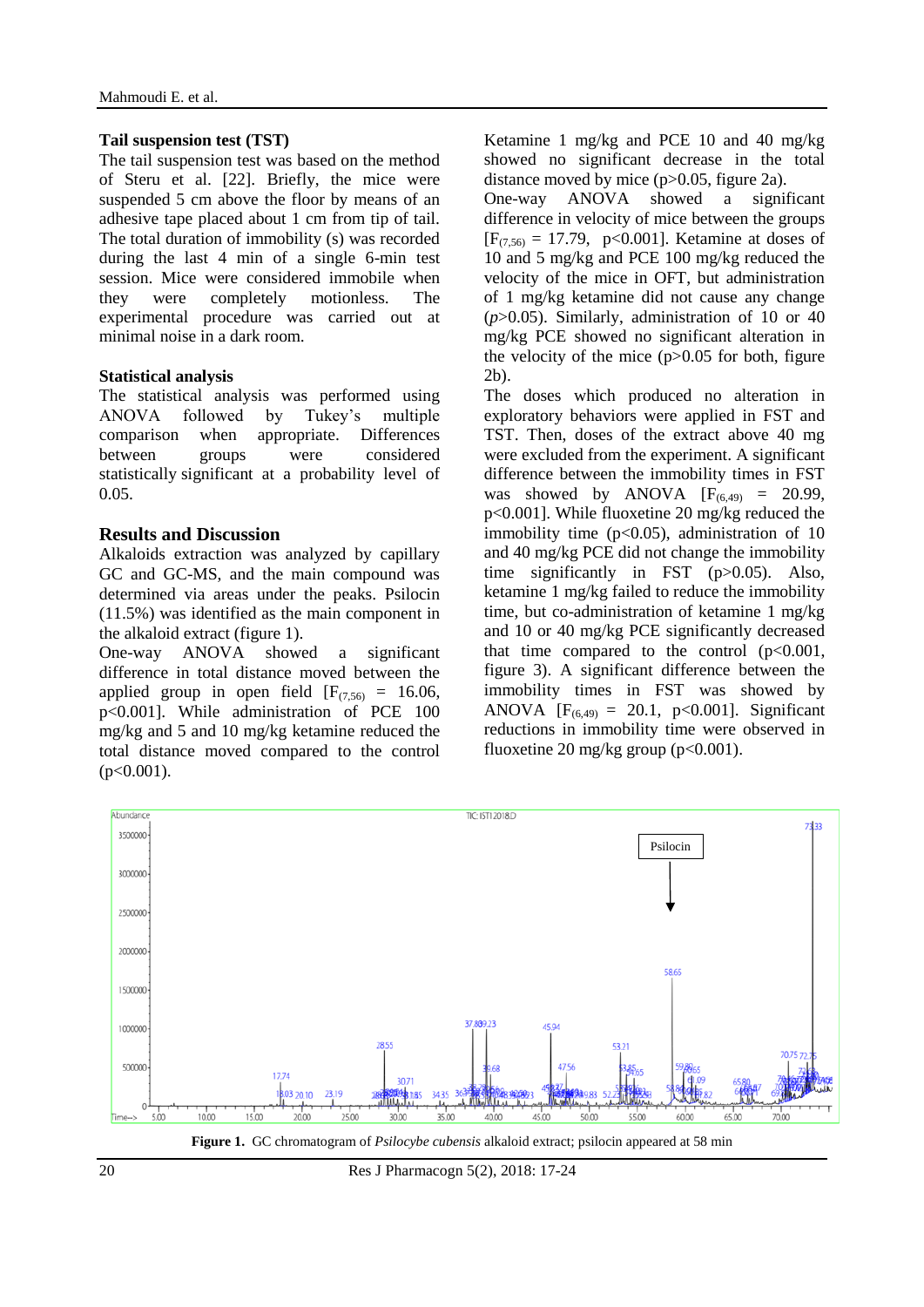No significant difference was indicated by administration of 10 and 40 mg/kg PCE and ketamine 1 mg/kg in the immobility time in TST (p>0.05 for both). However, co-treatment of mice by ketamine 1 mg/kg and 10 or 40 mg/kg PCE significantly decreased that time  $(p<0.001$ , figure 4).The present study investigated the effects of alkaloid extract of *P. cubensis* on depressive-like behaviors of NMRI mice. OFT which draws an indication for animal's emotional status was applied as a reliable assessment test to evaluate the locomotor activity behaviors in rodents. Rodents prefer to spend more time in the peripheral zone and anxiolytics promote this behavior.

Reduction in OFT recorded parameters by PCE 100 mg/kg was comparable to fluoxetine 20 mg/kg a SSRIs prescribed as a first line treatment for depression. However, this parameter did not differ by PCE at concentrations of 10 and 40 mg/kg in our experiment. Thus, the above mentioned doses were considered as subeffective doses.



**Figure 2**. Effects of different doses of NMDA receptor antagonists and PCE on the locomotion in OFT. Locomotor activities of mice in OFT after administration of PCE and ketamine: PCE 10 and 40 mg/kg and ketamine 1 mg/kg did not chang ethe total distance moved (**2a**) and velocity (**2b**)  $(p>0.05, n = 8)$ . Values are mean $\pm$ SEM.



**Figure 3.** Effects of subeffective doses of ketamine, PCE and ketamine+PCE on the immobility time in FST. Administration of PCE 10, 40 or ketamine 1 mg/kg had no effects of FST while the co-treatment of ketamine and PCE significantly reduced the immobility time (\*\*\*p<0.001,  $n =$ 8). Values have been expressed as the mean ± SEM.

In the TST, immobility state reveals despairs which can be minimized by administration of the number of therapeutics for depression. Also, in the FST, behavioral despaired animals were enforced to swim in a water tank. This inescapable state simulates the depressive behaviors in human [23].In this regards, these subeffective doses and not 100 mg/kg, which have no locomotor inhibitory activity were chosen for the subsequent experiments. Moreover, according to the results, PCE 10 or 40 mg/kg did not reverse the depressive-like behaviors in the FST and TST. In this study, the low dose of the ketamine (1 mg/kg); a NMDA antagonist which did not show any sedative action or suppression of locomotion was selected based on previous investigation [24]. Ketamine 1 mg/kg and PCE 10 and 40 mg did not show any sedative action or suppression of locomotion. Then, ketamine or PCE at the applied doses displayed no false negative responses in the depression measurement tests (FST and TST). Our findings indicated that co-injection of subeffective doses of NMDA receptor antagonists and PCE possessed significant antidepressant effects in FST and TST. The major bioactive alkaloid of PCE is psilocin, which is known as a serotonergic system agonist. Serotonin, by activating different receptor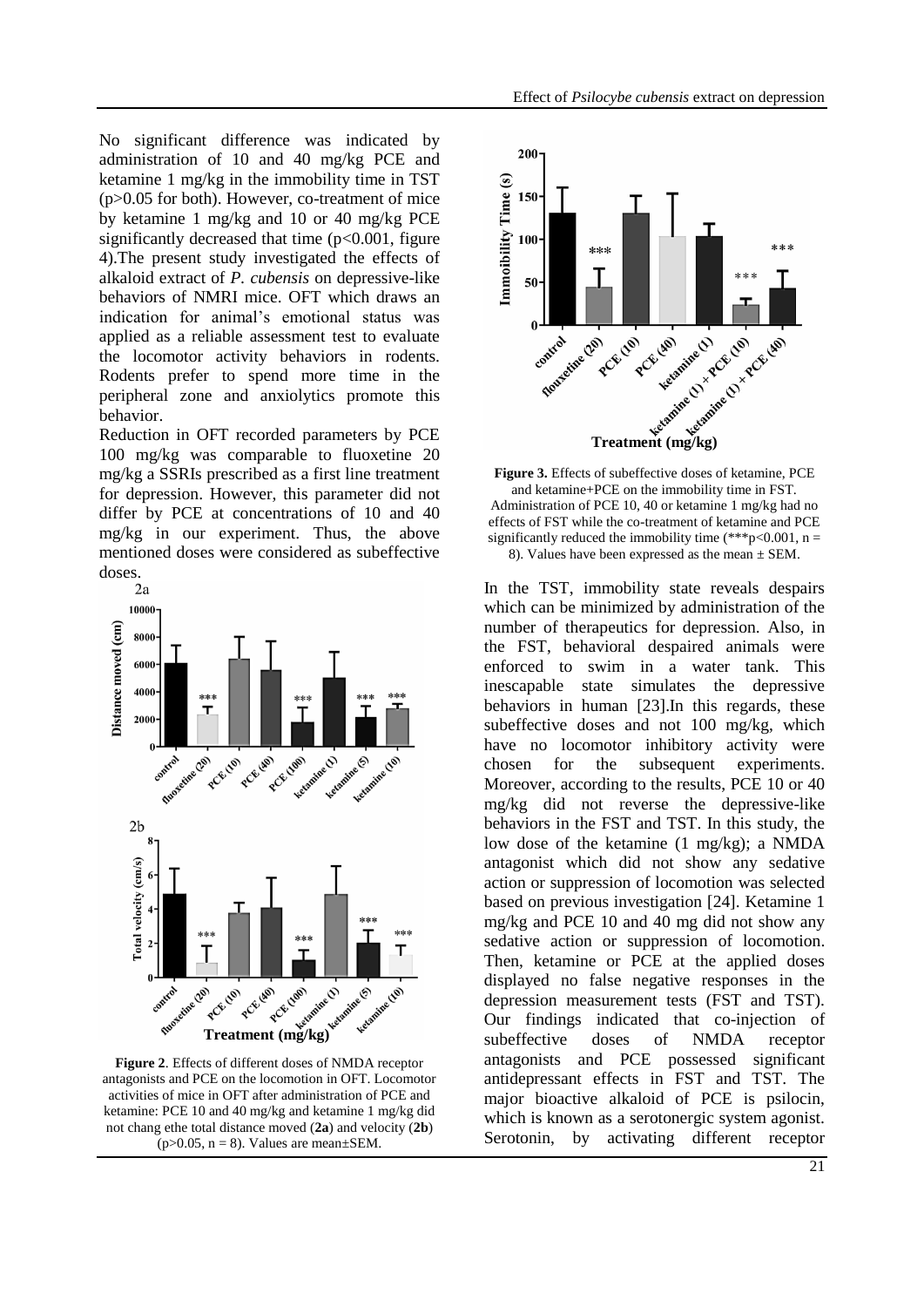subtypes, regulates membrane excitability in the central nervous system in a complex manner [25]. The beneficial role of fluoxetine in the recorded parameters of FST seems be related to increased availability of reuptake inhibition of neurotransmitter serotonin (5HT) at the synapse.



**Figure 4.** Effects of subeffective doses of ketamine, PCE and ketamine+PCE on the immobility time in TST. Administration of PCE 10, 40 or ketamine 1 mg/kg had no effects of TST. Co-administration of ketamine 1 mg/kg and PCE 10 and 40 mg/kg significantly decreased the immobility time in mice (\*\*\*p<0.001,  $n = 8$ ). Values have been expressed as the mean  $\pm$  SEM.

The interaction of serotonin receptors with various channel receptors in the neural excitability has been proven. NMDA glutamate receptor has been implicated in the function of cognitive behaviors, depression and anxiety [26]. NMDA receptors blockage, improves depression and anxiety behaviors in both animal and human studies [13,27]. However, co-injection of these two subeffective doses significantly reduced the immobility time in FST and TST, indicating the effect of PCE on specific subunit(s) of the receptor. There are two NR2A and NR2B subtypes of NMDA receptor that have different roles in the exhibition of the receptor functions [28]. It has been shown that NR2B subunit antagonists (e.g. CP-101606) displays antidepressant properties, while anxiolytic activities are related to NR2A subtype [29]. In our study, the significant reduction in immobility time in FST and TST with no changes in OFT variables could be the outcomes of the action on NR2B subunit of NMDA receptor which is responsible for antidepressant properties.

Moreover, both serotonin and glutamate level were regulated presynaptically by  $5-HT_{1A}$ receptors. The  $5-HT_{1A}$  receptors are widely distributed in the brain, and found on serotonergic nerves as an autoreceptor [30]. 5-  $HT<sub>1A</sub>$  receptor reduces serotonin and glutamate levels in the prefrontal cortex. Then, a shift of serotonin-glutamate balance may be occurred in the regions of the brain involved in anxiety and depression related behavior [31]. It seems that the additive/synergistic effects of  $5-HT_{1A}$  agonist psilocin and NMDA antagonist ketamine, which were observed in this study, can be considered as the outputs of that imbalance.

In addition  $5HT_{2C}$  receptor which has a pivotal role in anxiety behaviors is one of the targets of psilocin [32]. Our data exhibited no antianxiety effect of psilocin at the mentioned doses, enlightening the low affinity of psilocin at some regions of brain such as raphe nucleus which is involved in anxiety [33].

Overall, this study demonstrated that antidepressant effects of a combination of low doses of ketamine+psilocybin was comparable with the standard treatment fluoxetine. Interaction of psilocybin/psilocin, agonists of specific subtype's of serotonin receptors, with NMDA receptor influenced the antidepressant behaviors in rodents. Hence, a single treatment by psilocybin/psilocin showed antidepressant effects, which at least partially mediated by interaction with NMDA receptors. Thus, psilocybin at subeffective doses could exert an antidepressant effects in the presence of ketamine.

## **Acknowledgments**

The authors acknowledge the financial support from the School of Medicine, Alborz University of Medical Sciences, Alborz, Iran through grant No. 93/2370197.

## **Author contributions**

In the present work the mushrooms were cultured by Elaheh Mahmoudi. Extraction of the alkaloids was made by Reza Hajiaghaee and Mehrdad Faizi. Ali Razmi carried out the behavioral tests as well as data managements and writing the manuscript.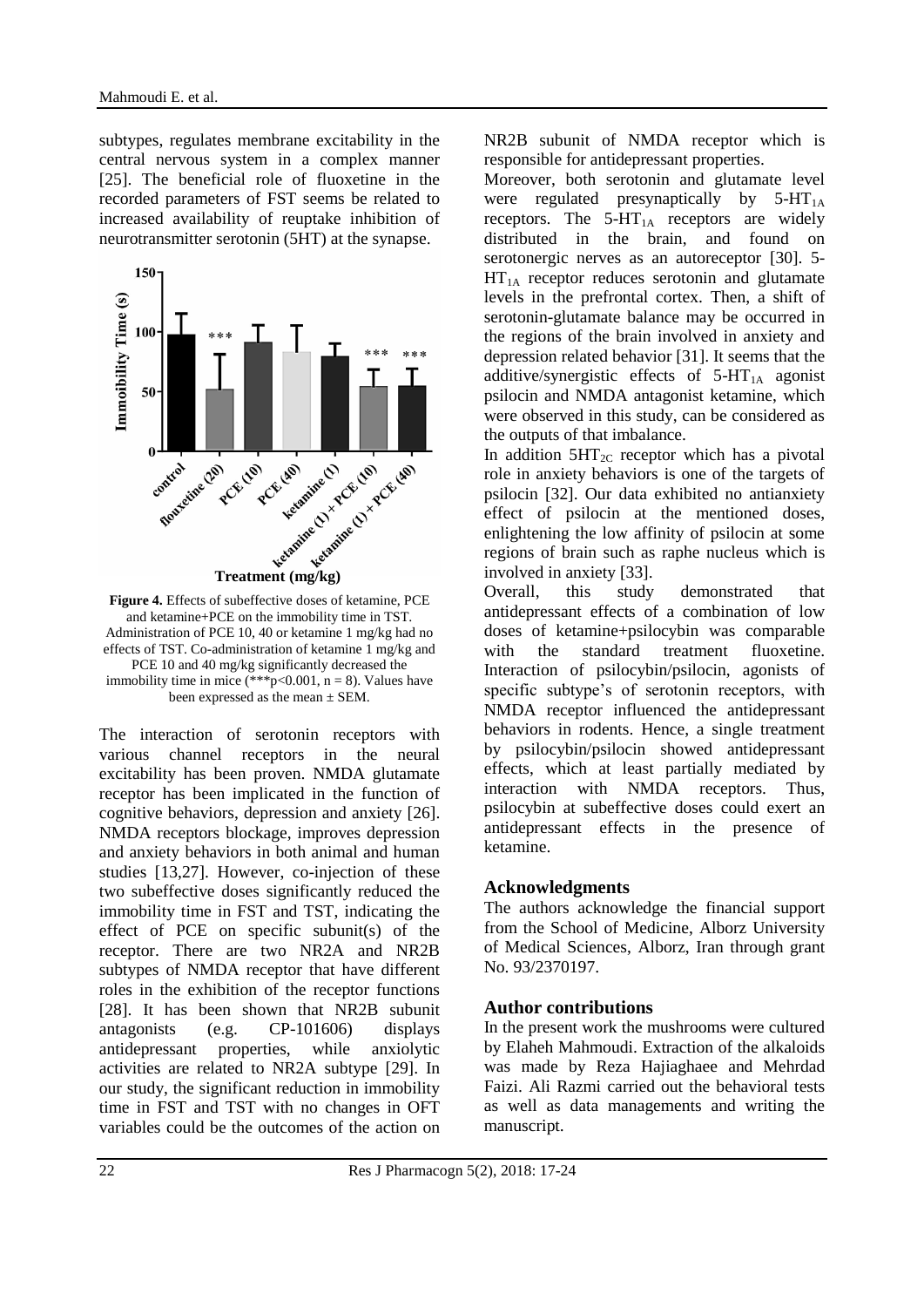#### **Declaration of interest**

The authors declare that there is no conflict of interest. The authors alone are responsible for the content of the paper.

#### **References**

- [1] Bromet E, Andrade LH, Hwang I, Sampson N A, Alonso J, de Girolamo G, de Graaf R, Demyttenaere K, Hu C, Iwata N, Karam AN, Kaur J, Kostyuchenko S, Lepine JP, Levinson D, Matschinger H, Mora ME, Browne MO, Posada-Villa J, Viana MC, Williams DR, Kessler RC. Cross-national epidemiology of DSM-IV major depressive episode. *BMC Med.* 2011; 9(90): 1-16.
- [2] Nutt DJ, King LA, Nichols DE. Effects of Schedule I drug laws on neuroscience research and treatment innovation. *Nat Rev Neurosci.* 2013; 14(8): 577-585.
- [3] Young SN. Single treatments that have lasting effects: some thoughts on the antidepressant effects of ketamine and botulinum toxin and the anxiolytic effect of psilocybin. *J Psychiatry Neurosci.* 2013; 38(2): 78-83.
- [4] Barnes NM, Sharp T. A review of central 5- HT receptors and their function. *Neuropharmacology.* 1999; 38(8): 1083- 1152.
- [5] Malberg JE, Eisch AJ, Nestler EJ, Duman RS. Chronic antidepressant treatment increases neurogenesis in adult rat hippocampus. *J Neurosci.* 2000; 20(24): 9104-9110.
- [6] Klempin F, Babu H, de Pietri Tonelli D, Alarcon E, Fabel K, Kempermann G. Oppositional effects of serotonin receptors 5- HT1a, 2, and 2c in the regulation of adult hippocampal neurogenesis. *Front Mol Neurosci.* 2010; 3(14): 1-11.
- [7] Autry AE, Adachi M, Nosyreva E, Na ES, Los MF, Cheng PF, Kavalali ET, Monteggia LM. NMDA receptor blockade at rest triggers rapid behavioural antidepressant responses. *Nature.* 2011; 475(7354): 91-95.
- [8] Mantovani M, Pertile R, Calixto JB, Santos AR, Rodrigues AL. Melatonin exerts an antidepressant-like effect in the tail suspension test in mice: evidence for involvement of N-methyl-D-aspartate receptors and the L-arginine-nitric oxide pathway. *Neurosci Lett.* 2003; 343(1): 1-4.
- [9] Plaznik A, Palejko W, Nazar M, Jessa M. Effects of antagonists at the NMDA receptor

complex in two models of anxiety. *Eur Neuropsychopharmacol.* 1994; 4(4): 503- 512.

- [10] Sanacora G, Zarate CA, Krystal JH, Manji HK. Targeting the glutamatergic system to develop novel, improved therapeutics for mood disorders. *Nat Rev Drug Discov.* 2008; 7(5): 426-437.
- [11] Diazgranados N, Ibrahim L, Brutsche NE, Newberg A, Kronstein P, Khalife S, Kammerer WA, Quezado Z, Luckenbaugh DA, Salvadore G, Machado-Vieira R, Manji HK, Zarate CA. A randomized add-on trial of an N-methyl-D-aspartate antagonist in treatment-resistant bipolar depression. *Arch Gen Psychiatry.* 2010; 67(8): 793-802.
- [12] Zarate CA, Singh JB, Carlson PJ, Brutsche NE, Ameli R, Luckenbaugh DA, Charney DS, Manji HK. A randomized trial of an Nmethyl-D-aspartate antagonist in treatmentresistant major depression. *Arch Gen Psychiatry.* 2006; 63(8): 856-864.
- [13] Berman RM, Cappiello A, Anand A, Oren DA, Heninger GR, Charney DS, Krystal JH. Antidepressant effects of ketamine in depressed patients. *Biol Psychiatry.* 2000; 47(4): 351-354.
- [14] Delgado PL, Moreno FA. Hallucinogens, serotonin and obsessive-compulsive disorder. *J Psychoactive Drugs.* 1998; 30(4): 359-366.
- [15] Nicholas LG, Ogamé K. Psilocybin mushroom handbook: easy indoor & outdoor cultivation. 1<sup>st</sup> ed. Canada: Quick American Archives, 2006.
- [16] Catalfomo P, Tyler V. The production of psilocybin in submerged culture by *Psilocybe cubensis. Lloydia.* 1964; 27(1): 53-63.
- [17] Nugent KG, Saville BJ. Forensic analysis of hallucinogenic fungi: a DNA-based approach. *Forensic Sci Int.* 2004; 140(2-3): 147-157.
- [18] Sarwar M, McDonald J. A rapid extraction and GC/MS methodology for the identification of psilocyn in mushroom/chocolate concoctions. *Microgram J.* 2003; 1(3-4): 177-183.
- [19] Adams RP. Identification of essential oil components by gas chromatography-mass spectroscopy. Carol Stream: Allured Publishing Corp, 1995.
- [20] Kulesskaya N, Voikar V. Assessment of mouse anxiety-like behavior in the light-dark